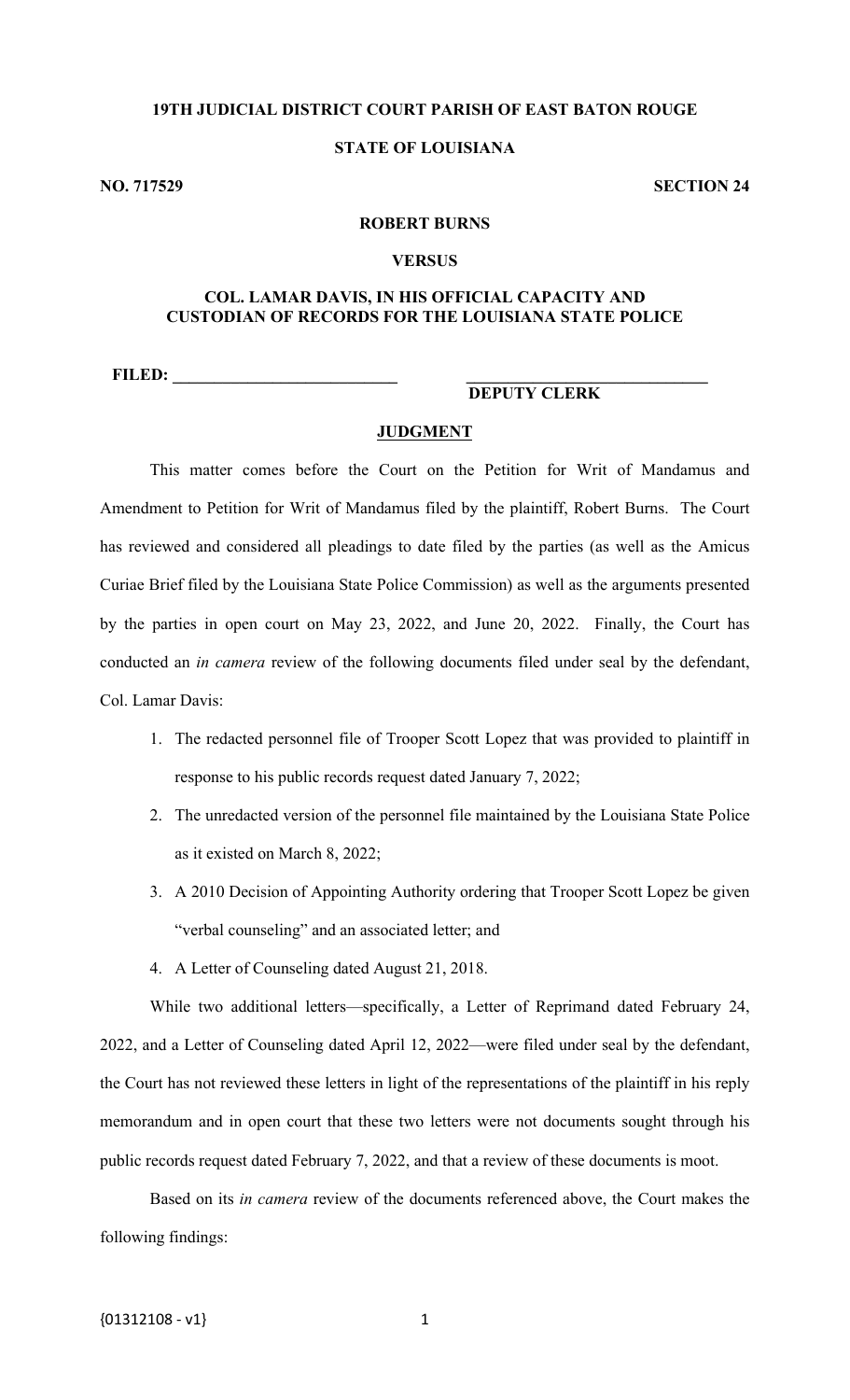All redactions made to the public personnel file produced by the Louisiana State Police to the plaintiff on March 8, 2022, were legally proper and were not made arbitrarily or capriciously. The plaintiff's request for a writ of mandamus ordering the defendant to produce these records with any or all redactions removed from the records is DENIED.

The documents related to the "verbal counseling" given to Trooper Scott Lopez in 2010 are not "discipline" as that term is defined in the rules promulgated by the Louisiana State Police Commission for the reasons stated in the amicus brief filed by the Louisiana State Police Commission, were properly excluded from the public personnel file maintained by the Louisiana State Police as of March 8, 2022, and were properly withheld from the production to the plaintiff in response to his public records request. The plaintiff's request for a writ of mandamus ordering the defendant to produce this record to him is DENIED.

The Letter of Counseling dated August 21, 2018, and issued to Trooper Scott Lopez is likewise not "discipline" as that term is defined in the rules promulgated by the Louisiana State Police Commission for the reasons stated in the amicus brief filed by the Louisiana State Police Commission, was properly excluded from the public personnel file maintained by the Louisiana State Police as of March 8, 2022, and was properly withheld from the production to the plaintiff in response to his public records request. The plaintiff's request for a writ of mandamus ordering the defendant to produce this record to him is DENIED.

Because the Court has not enjoined the defendant from withholding public records or issued a writ of mandamus ordering the production of any records improperly withheld from plaintiff, the Court finds that plaintiff does not "prevail" in this suit under La. R.S. 44:35(D). Accordingly, plaintiff's request to tax the defendant with the costs of this litigation is DENIED.

Baton Rouge, Louisiana, this \_\_\_\_ day of June, 2022.

#### **19TH JUDICIAL DISTRICT COURT JUDGE DONALD R. JOHNSON**